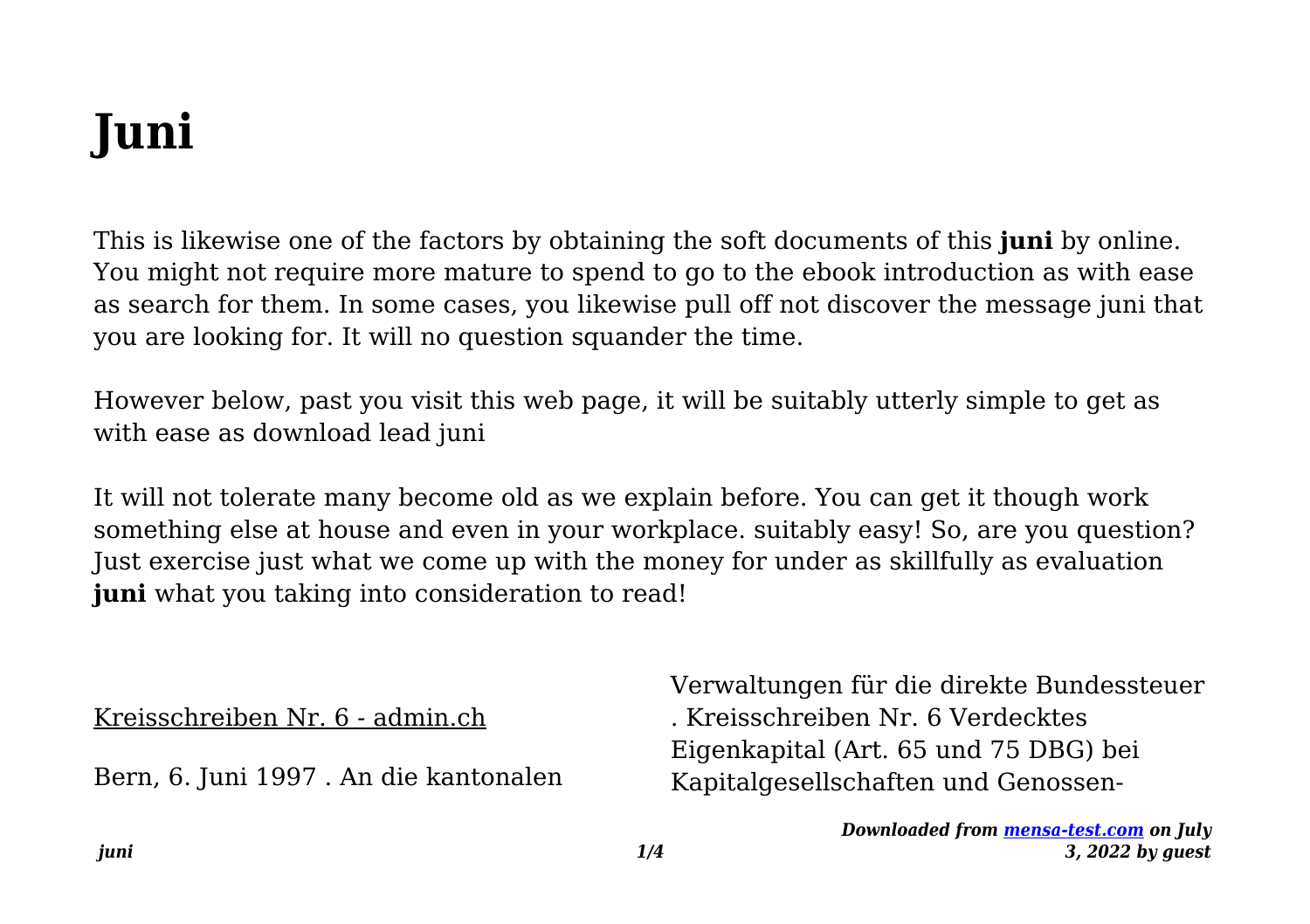schaften 1. Einleitung Zwischen den Beteiligten einer Gesellschaft und der Gesellschaft selber können sowohl ver-

### **Beamforming and TM's in LTE - Rohde & Schwarz**

MIMO and Beamforming Technologies Beamforming basics 1MA186\_2e Rohde & Schwarz LTE Beamforming 4 Simply stated, the receiver receives the signal y that results when the input signal vector x is multiplied by the transmission matrix H. y  $=$  H  $*$  x Transmission matrix H contains the channel impulse responses h nm, which reference

#### Werkwijzer Poortwachter - UWV

Bij de geactualiseerde Werkwijzer Poortwachter van 1 juni 2021 Door de inwerkingtreding van de 'Wet arbeidsmarkt in balans' (WAB) vanaf 1 januari 2020, is de Werkwijzer Poortwachter aangepast. Zo zijn de re-integratieverplichtingen van de payrollwerkgever gewijzigd. Daarom zijn (in hoofdstuk 6) ook deze teksten veranderd.

# **ARTICLE 29 DATA PROTECTION WORKING PARTY - European …**

-2- THE WORKING PARTY ON THE PROTECTION OF INDIVIDUALS WITH REGARD TO THE PROCESSING OF PERSONAL DATA set up by Directive 95/46/EC of the European Parliament and of the Council of 24 October 19951, having regard to Articles 29 and 30 paragraphs 1 (a) and 3 of that Directive, and Article

# **Gültig ab 22. Juni 2022 bis 31. August 2022 - Niedersachsen**

*Downloaded from [mensa-test.com](https://mensa-test.com) on July 3, 2022 by guest* gültig ab 22. Juni 2022 bis 31. August 2022 Abstand FFP2-Maskenpflicht Hinweis: Es handelt sich hierbei um eine vereinfachte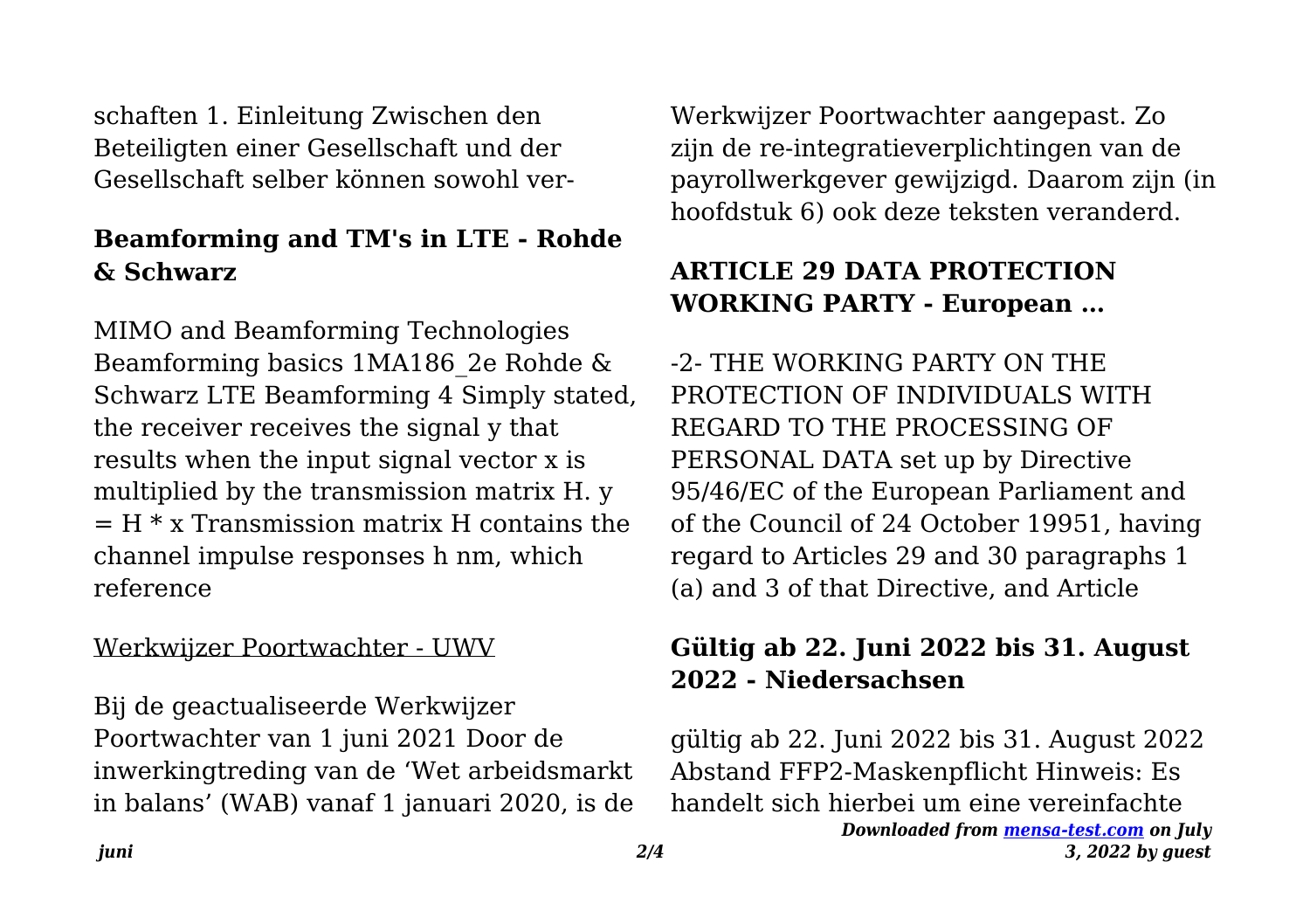Übersicht der Regelungen –es gilt ungeachtet dieser Darstellung die gültige Niedersächsische Corona-Verordnung, gültig ab 22.06.2022 (Stand: 30. Juni 2022)

# **Cryptocurrencies: A Guide to Getting Started Global Future …**

Apr 28, 2021 · 2.1 2.2 2.3 There are, however, a handful of privacy coins that enable private blockchain transactions. Block explorer A block explorer – a website that tracks all the

*Futtermittelgesetzbuch - LFGB) LFGB Futtermittelgesetzbuch ...*

Die Verpflichtungen aus der Richtlinie 98/34/EG des Europäischen Parlaments und des Rates vom 22. Juni 1998 über ein Informationsverfahren auf dem Gebiet der Normen und technischen Vorschriften und der Vorschriften für die Dienste der

Informationsgesellschaft (ABl. L 204 vom 21.7.1998, S. 37), die zuletzt durch die Richtlinie 2006/96/EG (ABl.

#### Verordnung 832.102 über die Krankenversicherung - admin.ch

Krankenversicherung. V 3 832.102 a.18 aktive und pensionierte Bundesbedienstete, die nach Artikel 1a Absatz 1 Buchstabe b Ziffern 1–7 und Artikel 2 des Bundesgesetzes vom 19. Juni 199219 über die Militärversicherung (MVG) der Militärversicherung unter- stellt sind; b. Personen, die sich ausschliesslich zur ärztlichen Behandlung oder zur Kur in

### **8. Ad-hoc-Stellungnahme 21. Juni 2021 Kinder und**

*Downloaded from [mensa-test.com](https://mensa-test.com) on July 3, 2022 by guest* Juni 2021 Kinder und Jugendliche in der Coronavirus-Pandemie: psychosoziale und edukative Herausforderungen und Chancen